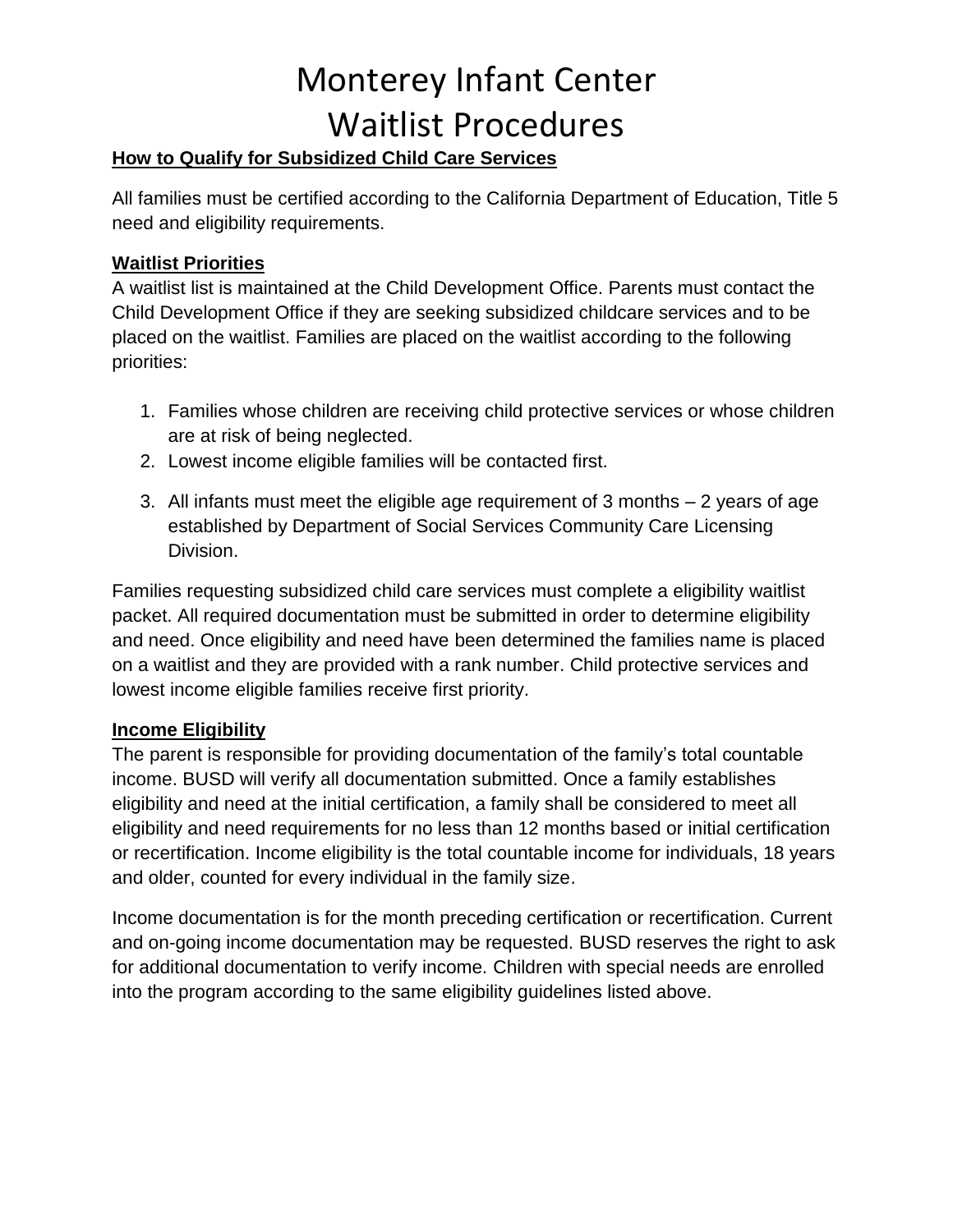### Monterey Infant Center Waitlist Procedures

### **Eligibility (Criteria and Required Documentation for each Criterion)**

Effective July 1, 2019, at initial certification, a family will be considered income eligible if that family's adjusted monthly income is at or below 85% of the Schedule of Income Ceiling, adjusted for family size.

#### **Subsidized Waitlist Procedures**

- 1. An appointment is made with the Child Development Coordinator to pick up an eligibility waitlist packet for subsidized care. All items needed to determine eligibility are reviewed with the family by the Child Development Coordinator.
- 2. The parent is given 10 calendar days to complete and return the eligibility waitlist packet.
- 3. The returned packet is reviewed by the Child Development Coordinator and eligibility is determined and the parent is notified of their eligibility status within 5 working days.
- 4. All eligible families are placed on a subsidized waitlist and provided with a rank number based on income and need. If a family is not eligible for subsidized child care services their name is placed on the fee -based waitlist based on their original contact date.
- 5. When a space becomes available, families on the subsidized waitlist are contacted first based on their income and need. An appointment is made with the Child Development Coordinator to pick up an enrollment packet. All enrollment information is reviewed with the family.
- 6. A second appointment is made to return the completed enrollment packet. The completed packet is reviewed with the family. The family is provided with the subsidized parent handbook and community care licensing handbook. All handbook information is reviewed with the parent.
- 7. The family is asked to initial their Notice of Action and sign their Certification of Eligibility Forms. A copy of the Notice of Action form is provided to the parent.
- 8. The parent is given a start date for care.